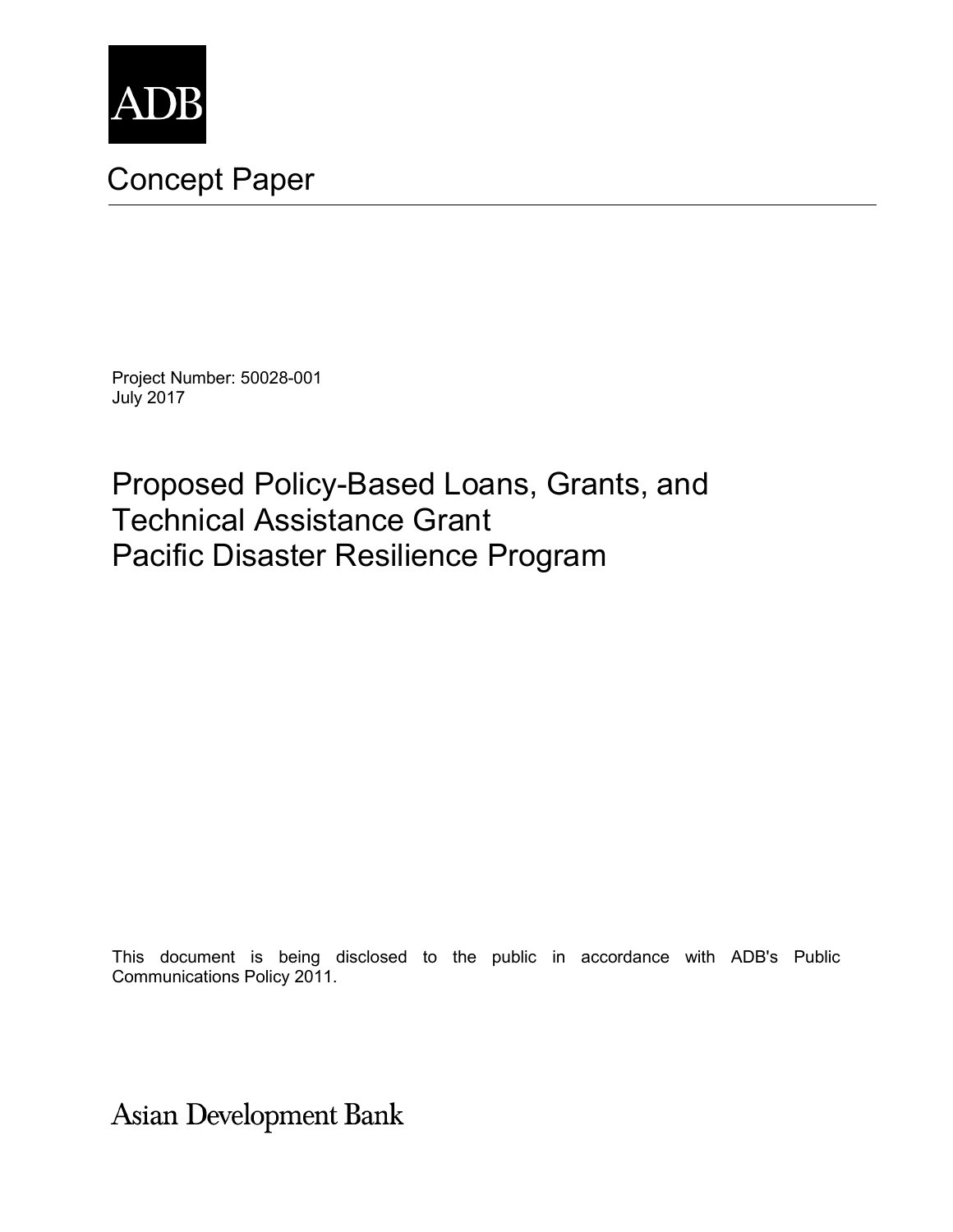## **ABBREVIATIONS**

| <b>ADB</b>    | - Asian Development Bank                                       |
|---------------|----------------------------------------------------------------|
| <b>DMC</b>    | - developing member country                                    |
| <b>DRM</b>    | - disaster risk management                                     |
| <b>FRDP</b>   | - Framework for Resilient Development in the Pacific           |
| GDP           | - gross domestic product                                       |
| <b>PCRAFI</b> | - Pacific Catastrophe Risk Assessment and Financing Initiative |
| TА            | - technical assistance                                         |

## **NOTE**

In this report, "\$" refers to United States dollars.

| <b>Vice-President</b><br><b>Director General</b><br><b>Director</b> | S. Groff, Operations 2<br>M. Carmela Locsin, Pacific Department (PARD)<br>E. Veve, Urban, Social Development and Public Management Division,<br><b>PARD</b>                                                                                                                                                                                                                                                                                                                                                                                                                                                                                                                                                                                                                                            |
|---------------------------------------------------------------------|--------------------------------------------------------------------------------------------------------------------------------------------------------------------------------------------------------------------------------------------------------------------------------------------------------------------------------------------------------------------------------------------------------------------------------------------------------------------------------------------------------------------------------------------------------------------------------------------------------------------------------------------------------------------------------------------------------------------------------------------------------------------------------------------------------|
| <b>Team leader</b><br><b>Team members</b>                           | H. Uusimaa, Climate Change Specialist, PARD<br>C. Benson, Principal Disaster Risk Management Specialist, Sustainable<br>Development and Climate Change Department (SDCC)<br>N. Carandang, Safeguard Specialist, PARD<br>H. Everett, Senior Country Specialist, PARD<br>D. Ilala, Senior Country Coordination Officer, PARD<br>E. Masih, Associate Project Analyst, PARD<br>M. Melei, Senior Country Coordination Officer, PARD<br>T. Moeaki, Senior Country Coordination Officer, PARD<br>T. Morita, Counsel, Office of the General Counsel<br>S.B. Olsson, Country Coordination Officer, PARD<br>N. Salgado, Infrastructure Specialist, PARD<br>M. Vicedo-Ferrer, Young Professional, PARD<br>N. Wells, Senior Country Coordination Officer, PARD<br>J. Williams, Senior Environment Specialist, PARD |
| <b>Peer reviewers</b>                                               | G. Bhatta, Technical Advisor (Governance), SDCC<br>A. Sinha Roy, Senior Disaster Risk Management Specialist (Climate<br>Change Adaptation), SDCC                                                                                                                                                                                                                                                                                                                                                                                                                                                                                                                                                                                                                                                       |

In preparing any country program or strategy, financing any project, or by making any designation of or reference to a particular territory or geographic area in this document, the Asian Development Bank does not intend to make any judgments as to the legal or other status of any territory or area.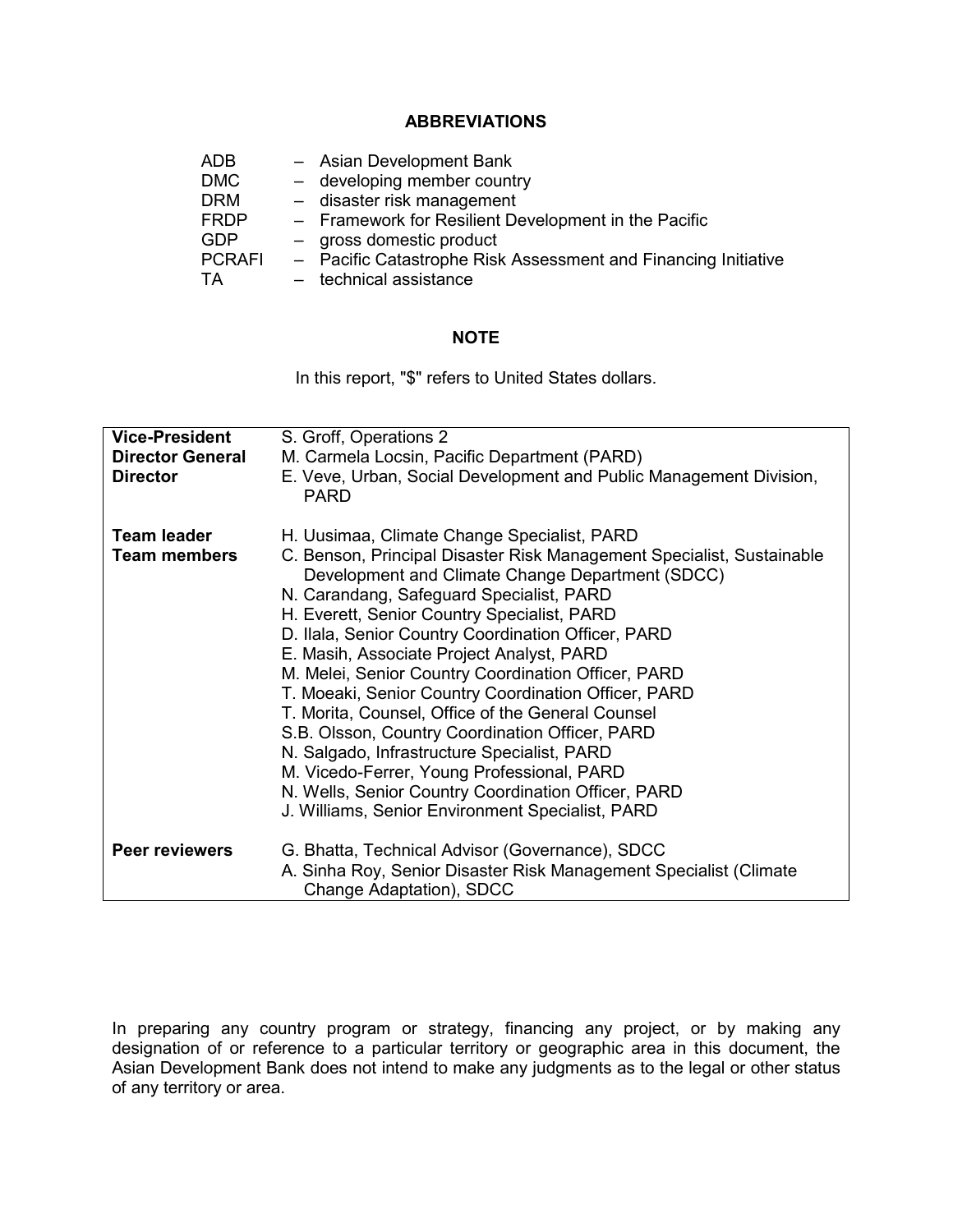# **CONTENTS**

# PROGRAM AT A GLANCE

| Ι.   |                                            | THE PROGRAM                            | 1              |
|------|--------------------------------------------|----------------------------------------|----------------|
|      | А.                                         | Rationale                              | 1              |
|      | <b>B.</b>                                  | Impacts, Outcome, and Outputs          | $\overline{2}$ |
|      | C.                                         | Program Costs and Financing            | $\overline{2}$ |
|      | D.                                         | Indicative Implementation Arrangements | 3              |
| ΙΙ.  |                                            | <b>TECHNICAL ASSISTANCE</b>            | 3              |
| III. |                                            | DUE DILIGENCE REQUIRED                 | $\overline{4}$ |
| IV.  |                                            | PROCESSING PLAN                        | 4              |
|      | А.                                         | <b>Risk Categorization</b>             | 4              |
|      | Β.                                         | <b>Resource Requirements</b>           | 4              |
|      | C.                                         | <b>Processing Schedule</b>             | $\overline{4}$ |
| V.   |                                            | <b>KEY ISSUES</b>                      | 4              |
|      | <b>APPENDIXES</b>                          |                                        |                |
| 1.   | Design and Monitoring Framework            |                                        | 5              |
| 2.   |                                            | <b>Problem Tree</b>                    | 7              |
| 3.   | <b>Initial Poverty and Social Analysis</b> |                                        | 8              |

**Page**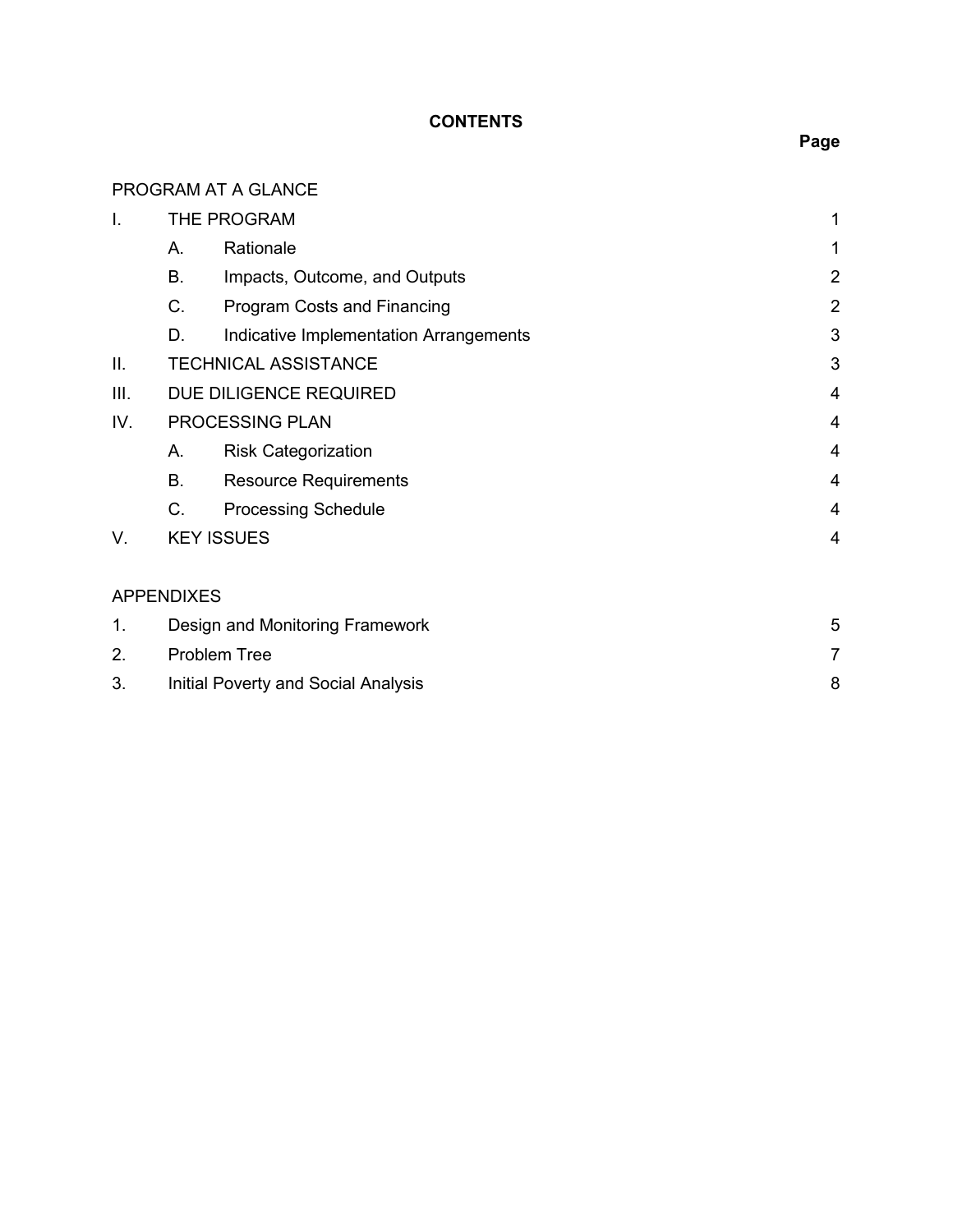# **PROGRAM AT A GLANCE**

| 1. Basic Data                             |                                                                                                                         |                        |                                        | Project Number: 50028-001                        |       |
|-------------------------------------------|-------------------------------------------------------------------------------------------------------------------------|------------------------|----------------------------------------|--------------------------------------------------|-------|
| <b>Project Name</b>                       | Pacific Disaster Resilience Program                                                                                     | <b>Department</b>      |                                        | PARD/PAUS                                        |       |
|                                           | (formerly Pacific Regional Disaster Risk                                                                                | /Division              |                                        |                                                  |       |
|                                           | Financing Facility)                                                                                                     |                        |                                        |                                                  |       |
| Country                                   | REG, SAM, SOL, TON, TUV, VAN                                                                                            |                        | <b>Executing Agency</b>                | Ministry of Finance, Ministry of                 |       |
| <b>Borrower</b>                           | Regional, SAM, SOL, TON, TUV, VAN                                                                                       |                        |                                        | Finance & Economic                               |       |
|                                           |                                                                                                                         |                        |                                        | Management, Ministry of                          |       |
|                                           |                                                                                                                         |                        |                                        | Finance and Economic                             |       |
|                                           |                                                                                                                         |                        |                                        | Development, Ministry of<br>Finance and National |       |
|                                           |                                                                                                                         |                        |                                        | Planning, Ministry of Finance                    |       |
|                                           |                                                                                                                         |                        |                                        | and Treasury                                     |       |
| 2. Sector                                 | Subsector(s)                                                                                                            |                        |                                        | <b>ADB Financing (\$ million)</b>                |       |
| <b>Public sector management</b>           | Public expenditure and fiscal management                                                                                |                        |                                        |                                                  | 27.00 |
|                                           |                                                                                                                         |                        |                                        |                                                  | 27.00 |
|                                           |                                                                                                                         |                        | <b>Total</b>                           |                                                  |       |
| 3. Strategic Agenda                       | <b>Subcomponents</b>                                                                                                    |                        | <b>Climate Change Information</b>      |                                                  |       |
| Inclusive economic growth                 | Pillar 2: Access to economic                                                                                            |                        | Adaptation (\$ million)                |                                                  | 3.00  |
| (IEG)                                     | opportunities, including jobs, made                                                                                     |                        | Climate Change impact on the           |                                                  | Low   |
|                                           | more inclusive                                                                                                          | Project                |                                        |                                                  |       |
| Environmentally sustainable               | Disaster risk management                                                                                                |                        |                                        |                                                  |       |
| growth (ESG)                              | Global and regional transboundary                                                                                       |                        |                                        |                                                  |       |
|                                           | environmental concerns                                                                                                  |                        |                                        |                                                  |       |
| Regional integration (RCI)                | Pillar 4: Other regional public goods                                                                                   |                        |                                        |                                                  |       |
| 4. Drivers of Change                      | <b>Components</b>                                                                                                       |                        | <b>Gender Equity and Mainstreaming</b> |                                                  |       |
| Governance and capacity                   | Client relations, network, and                                                                                          |                        | Effective gender mainstreaming         |                                                  |       |
| development (GCD)                         | partnership development to                                                                                              | (EGM)                  |                                        |                                                  |       |
|                                           | partnership driver of change                                                                                            |                        |                                        |                                                  |       |
|                                           | Institutional development<br>Institutional systems and political                                                        |                        |                                        |                                                  |       |
|                                           | economy                                                                                                                 |                        |                                        |                                                  |       |
|                                           | Organizational development                                                                                              |                        |                                        |                                                  |       |
|                                           | Public financial governance                                                                                             |                        |                                        |                                                  |       |
| Knowledge solutions (KNS)                 | Knowledge sharing activities                                                                                            |                        |                                        |                                                  |       |
|                                           | Pilot-testing innovation and learning                                                                                   |                        |                                        |                                                  |       |
| 5. Poverty and SDG Targeting              |                                                                                                                         | <b>Location Impact</b> |                                        |                                                  |       |
| Geographic Targeting                      | No                                                                                                                      | Regional               |                                        |                                                  | High  |
| <b>Household Targeting</b>                | No                                                                                                                      |                        |                                        |                                                  |       |
| <b>SDG Targeting</b>                      | Yes                                                                                                                     |                        |                                        |                                                  |       |
| <b>SDG Goals</b>                          | SDG9, SDG11, SDG13                                                                                                      |                        |                                        |                                                  |       |
|                                           |                                                                                                                         |                        |                                        |                                                  |       |
| 6. Risk Categorization:                   | Complex                                                                                                                 |                        |                                        |                                                  |       |
| 7. Safeguard Categorization               | Environment: C Involuntary Resettlement: C Indigenous Peoples: C                                                        |                        |                                        |                                                  |       |
| 8. Financing                              |                                                                                                                         |                        |                                        |                                                  |       |
|                                           |                                                                                                                         |                        |                                        |                                                  |       |
| <b>Modality and Sources</b><br><b>ADB</b> |                                                                                                                         |                        | <b>Amount (\$ million)</b>             | 27.00                                            |       |
|                                           | Sovereign Stand-Alone Policy-Based Lending (Concessional Loan): Ordinary                                                |                        |                                        | 12.00                                            |       |
| capital resources                         |                                                                                                                         |                        |                                        |                                                  |       |
|                                           | Sovereign Stand-Alone Policy-Based Lending (Grant): Asian Development                                                   |                        |                                        | 15.00                                            |       |
| Fund                                      |                                                                                                                         |                        |                                        |                                                  |       |
| Cofinancing                               |                                                                                                                         |                        |                                        | 0.00                                             |       |
| None                                      |                                                                                                                         |                        |                                        | 0.00                                             |       |
| Counterpart                               |                                                                                                                         |                        |                                        | 0.00                                             |       |
| None                                      |                                                                                                                         |                        |                                        | 0.00                                             |       |
| <b>Total</b>                              |                                                                                                                         |                        |                                        | 27.00                                            |       |
|                                           | Note: An attached technical assistance will be financed on a grant basis by the Technical Assistance Special Fund () in |                        |                                        |                                                  |       |
| the amount of \$2,000,000.                |                                                                                                                         |                        |                                        |                                                  |       |
|                                           |                                                                                                                         |                        |                                        |                                                  |       |
|                                           |                                                                                                                         |                        |                                        |                                                  |       |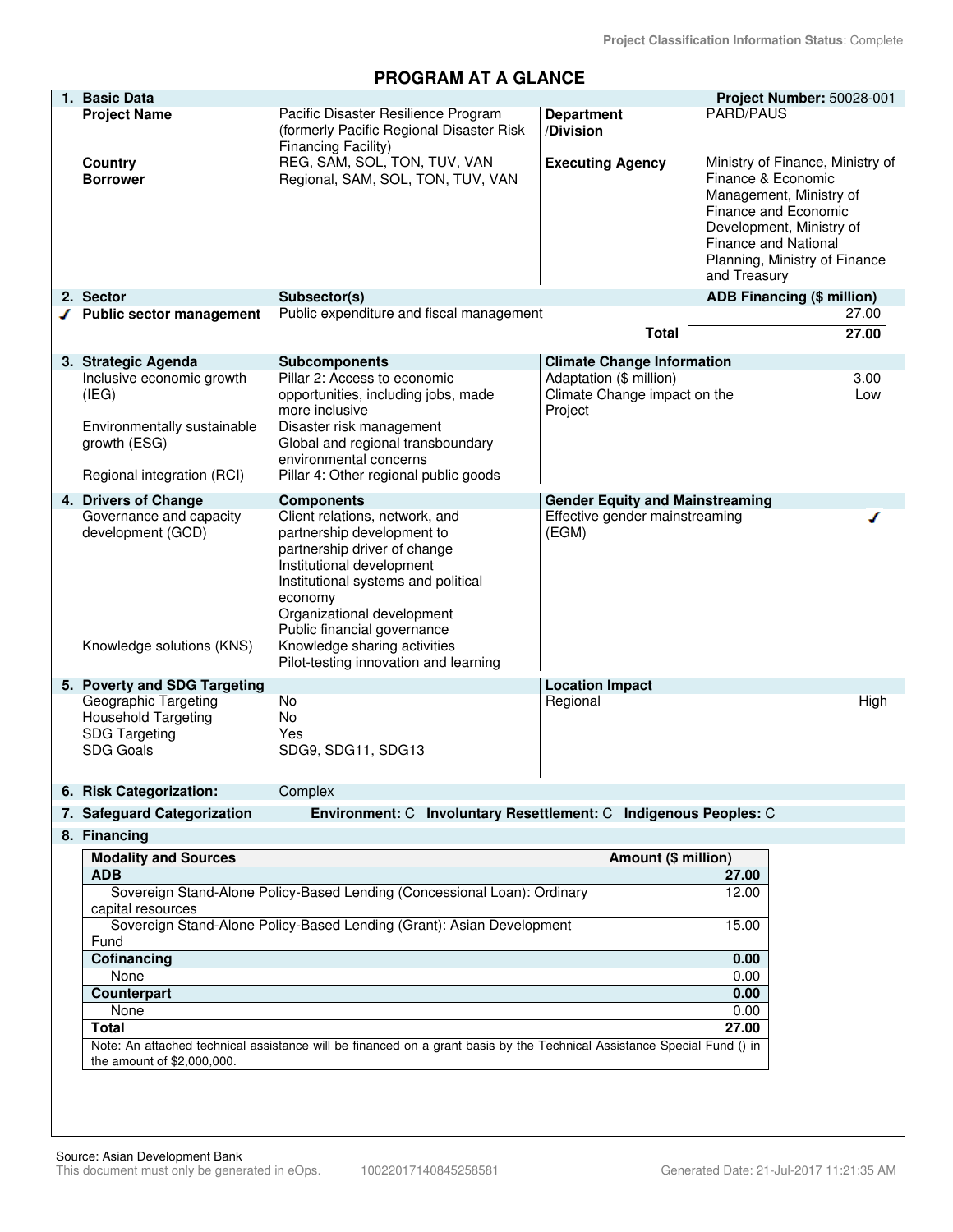## **I. THE PROGRAM**

## **A. Rationale**

1. The proposed program will improve resilience (including financial preparedness) of the Pacific region to disasters triggered by natural hazards. The program will comprise the Pacific Disaster Contingent Savings Facility, to be financed through policy-based operations, which will provide selected Asian Development Bank (ADB) Pacific developing member countries (DMCs) with a source of contingent financing for disaster response, early recovery, and reconstruction activities. Attached technical assistance (TA) will support facility management and disaster risk management (DRM) activities in participating DMCs.<sup>1</sup>

2. Pacific DMCs are highly exposed to natural hazards, and the region experiences a disproportionately high share of global disaster impacts relative to its economic and demographic size. Disaster risk is growing because of climate change, poor development planning, unplanned urbanization, and ecosystem decline. Pacific DMCs face additional challenges because of their remote location and geographical makeup, resulting in high costs of responding to disasters. Disasters can erode many years of economic development gains by damaging critical infrastructure, disrupting social services, and diverting resources from development spending toward disaster response and reconstruction efforts. Disasters in the Pacific from 1980 to 2014 reduced average trend growth in gross domestic product (GDP) from 3.3% to 2.6%.<sup>2</sup> Considering only the expected participating countries, in 2015 Tropical Cyclone Pam caused damage and loss equivalent to 64% of Vanuatu's GDP, and in 2012 Tropical Cyclone Evan caused damage and loss equivalent to 29% of Samoa's GDP.<sup>3</sup>

3. Most Pacific DMCs have limited resources to invest in disaster risk reduction, as well as limited capacity and insufficient access to financing to facilitate timely recovery and reconstruction in the aftermath of a disaster. Such delays exacerbate the indirect economic and social costs of disasters, increasing their ultimate impact, and compromising long-term fiscal balance. The most cost-effective way of financing disaster response is through a range of tools in a common framework to address different levels of risk. Contingent financing is particularly cost-effective in addressing risks pertaining to events that would exhaust dedicated national reserves but are too frequent to be cost-effectively covered under insurance.<sup>4</sup> Governments typically have contingency reserves and budgets to cover up to 3-year return period events, while for example the Pacific Catastrophe Risk Insurance Pilot under the Pacific Catastrophe Risk Assessment and Financing Initiative (PCRAFI) offers 10-, 15-, or 20-year return period attachments per peril. This leaves a financing gap for low-to-medium layer risks.

4. The program will support policy reforms in DRM, which will ensure broader resilience of institutions and communities in the participating countries. When the policy conditions are met, loan and grant funds will be disbursed to countries, with an equivalent amount to be deposited by the countries into the facility for withdrawal only in the event of a disaster. During its effectivity, the program will support and monitor progress toward achieving the governments' DRM goals. Attached TA will support long-term DRM actions included in a post-program monitoring framework. The potential participating countries—Samoa, Solomon Islands, Tonga,

 $\overline{a}$ 1 The program is included in ADB. 2016. *Regional Operations Business Plan: Pacific, 2017–2019.* Manila.

<sup>2</sup> E. Cabezon et al. 2015. *Enhancing Macroeconomic Resilience to Natural Disasters and Climate Change in the Small States of the Pacific. International Monetary Fund Working Paper Series. WP/15/125.* Washington, DC.

<sup>3</sup> Government of Vanuatu. 2015. *Post-Disaster Needs Assessment, Tropical Cyclone Pam.* Port Vila; and Government of Samoa. 2012. *Post-Disaster Needs Assessment, Tropical Cyclone Evan.* Apia.

<sup>4</sup> In the Pacific, the only contingent loan facility is: ADB. 2016. *Cook Islands: Disaster Resilience Program.* Manila.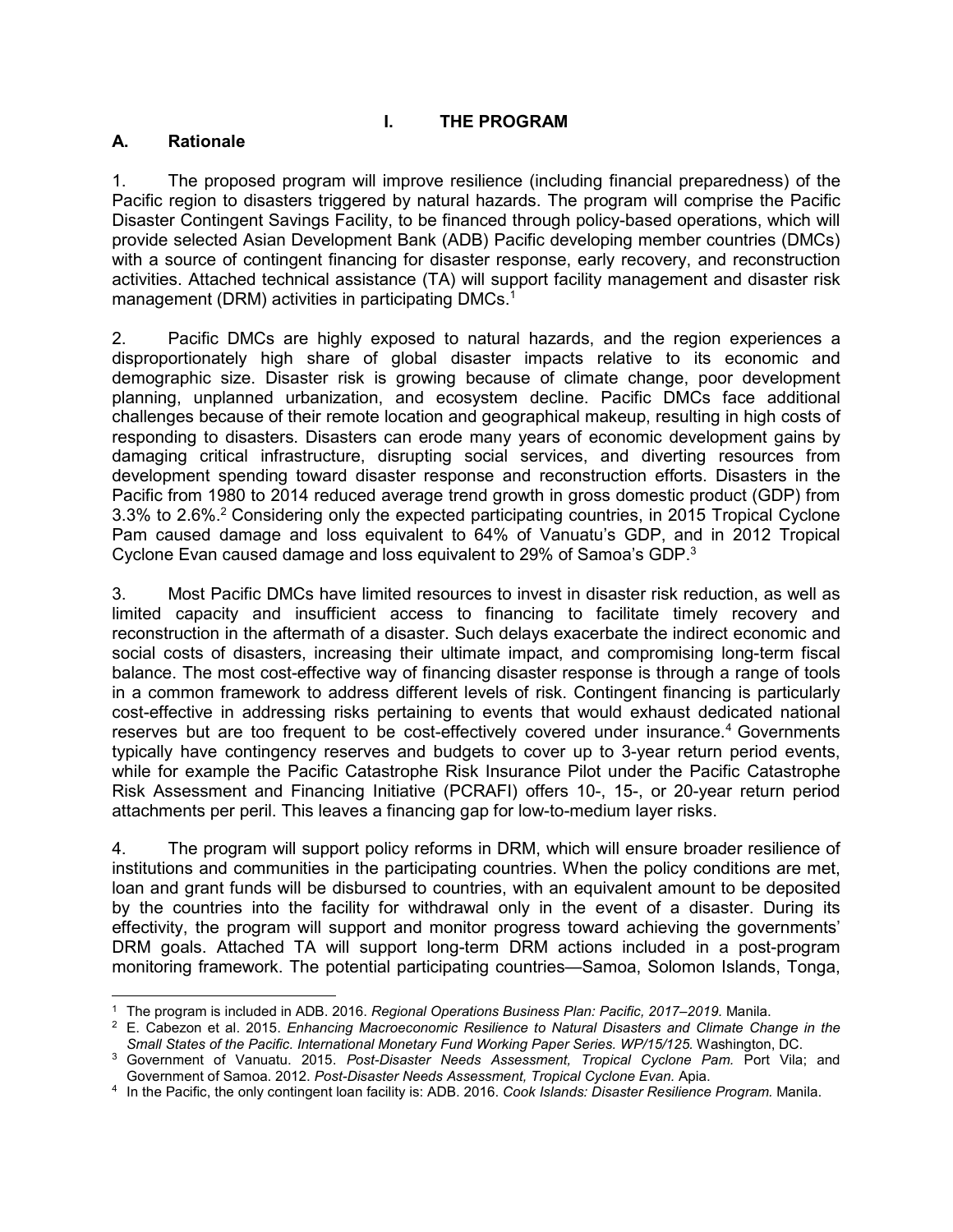Tuvalu, and Vanuatu—are those eligible for concessional assistance where the identified disaster risk is highest.<sup>5</sup> The countries face similar DRM challenges and will greatly benefit from a regional approach under which good practices are shared and administrative costs spread.

5. The program will strengthen financial preparedness against disaster events by providing a predictable source of post-disaster financing, resulting in a faster early recovery and reducing the economic and social impacts of disaster events. Pooling funds under a regional facility will allow holding a proportion of the Facility resources in illiquid assets, generating higher returns. $6$ The facility will complement existing disaster risk financing instruments available to Pacific DMCs, including national disaster trust funds, parametric disaster insurance, and traditional indemnity insurance. It is aligned with the Sendai Framework for Disaster Risk Reduction 2015– 2030<sup>7</sup> and the Framework for Resilient Development in the Pacific (FRDP).<sup>8</sup>

# **B. Impacts, Outcome, and Outputs**

6. The program will be aligned with the following impact: resilience to climate change and disasters, as well as disaster preparedness, response, and recovery strengthened.<sup>9</sup> The program will have the following outcome: disaster risk management strengthened in participating countries.

7. **Output 1: Pacific Disaster Contingent Savings Facility established.** The facility will provide participating DMCs with quick-releasing finance to support early recovery and reconstruction activities from disaster events caused by natural hazards. Each country will transfer an equivalent amount of the loan and grant funds to the facility, where funds are safeguarded and earn interest, until a country draws upon them after a disaster event.

8. **Output 2: Enabling framework for disaster risk management strengthened.** The policy actions (included in country-specific matrices) and the TA activities will develop more effective DRM systems and encompass actions to (i) strengthen policy, governance, and institutional arrangements for DRM, such as regulatory frameworks, strategies and plans, and assessment methodologies; (ii) improve DRM investment planning processes and tools; and (iii) expand disaster risk financing.

# **C. Program Costs and Financing**

9. The proposed program consists of the facility (\$27 million), supported by attached TA. The indicative financing comprises resources from the concessional resources regional pool, as well as countries' concessional lending allocations (Table 1). As the proposed loan and grant funds are for contingent financing through a facility to support additional public spending associated with short-term post-disaster financing needs, the loan amount is not directly

 $\overline{a}$ 5 United Nations University. 2017. *The World Risk Report 2016*. Berlin. The index places Vanuatu in first position out of 171 countries covered, Tonga second, and Solomon Islands sixth. While Samoa and Tuvalu are not covered in the report, their close geographic location and similar development status is indicative of high risk.

<sup>&</sup>lt;sup>6</sup> The share of funds likely to be called upon in the event of a disaster would decline with the addition of each successive country as the disasters are unlikely to be multi-country.

<sup>7</sup> UNISDR. 2015. *The Sendai Framework for Disaster Risk Reduction, 2015–2030.* Geneva.

<sup>8</sup> Pacific Community. 2016. *Framework for Resilient Development in the Pacific, 2017–2030*. Suva.

<sup>9</sup> Goals 1 (Strengthened Integrated Adaptation and Risk Reduction to Enhance Resilience to Climate Change and Disasters) and 3 (Strengthened Disaster Preparedness, Response and Recovery) of the FRDP. Under Goal 1: "Priority actions by Regional Organisations and Other Development Partners" include: i) Establish a regional facility to assist governments in disaster and climate change risk financing, including insurance..."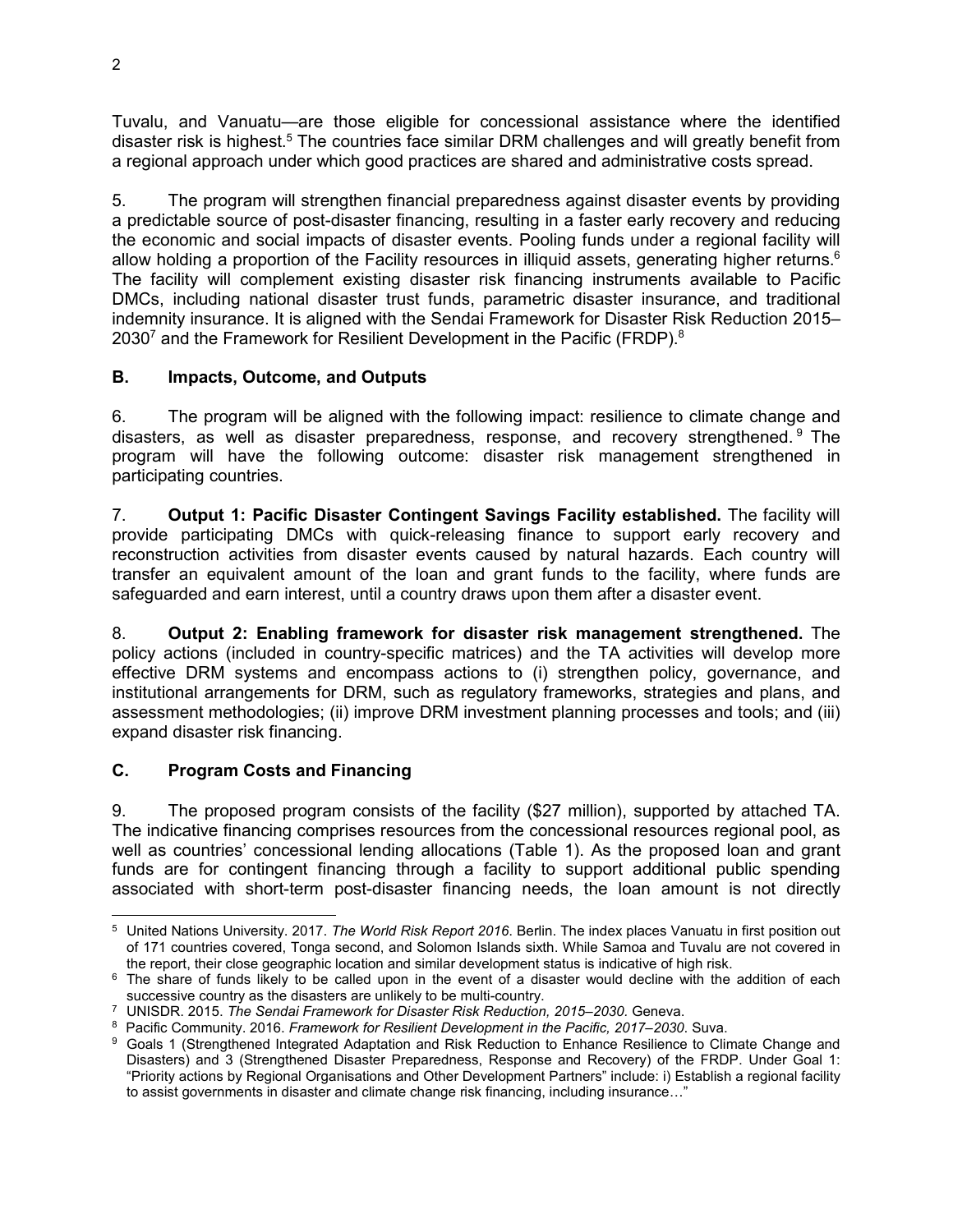correlated to the cost of policy reforms (as is the case with typical policy-based financing). The financing per country ranges from 0.5%–8.0% of annual GDP, which is less than the cost of a typical medium-risk disaster event in these countries.

|                        |       | <b>Table 1: Tentative Financing Plan</b> |       |                            |                |              |                       |
|------------------------|-------|------------------------------------------|-------|----------------------------|----------------|--------------|-----------------------|
|                        |       |                                          |       | <b>Amount (\$ million)</b> |                |              |                       |
|                        |       | <b>Solomon</b>                           |       |                            |                |              | <b>Share of Total</b> |
| <b>Source</b>          | Samoa | <b>Islands</b>                           | Tonga | Tuvalu                     | <b>Vanuatu</b> | <b>Total</b> | (%)                   |
| Asian Development Bank |       |                                          |       |                            |                |              |                       |
| Concessional resources |       |                                          |       |                            |                |              |                       |
| regional pool (loan)   | 2.0   | 2.0                                      | 2.0   | 0.0                        | 2.0            | 8.0          | 29.0                  |
| regional pool (grant)  | 2.0   | 2.0                                      | 2.0   | 2.0                        | 2.0            | 10.0         | 37.0                  |
| COL (loan)             | 1.0   | 1.0                                      | 1.0   | 0.0                        | 1.0            | 4.0          | 15.0                  |
| ADF (grant)            | 1.0   | 1.0                                      | 1.0   | 1.0                        | 1.0            | 5.0          | 19.0                  |
| Cofinancing            | TBD   | TBD                                      | TBD   | TBD                        | <b>TBD</b>     | TBD          | 0.0                   |
| Government             | TBD   | TBD                                      | TBD   | TBD                        | TBD            | TBD          | 0.0                   |
| Total                  | 6.0   | 6.0                                      | 6.0   | 3.0                        | 6.0            | 27.0         | 100.0                 |

ADB = Asian Development Bank, ADF = Asian Development Fund, COL = concessional OCR lending, TBD = to be determined.

Source: Asian Development Bank.

-

## **D. Indicative Implementation Arrangements**

10. Executing agencies will be Ministry of Finance equivalents in each country and implementing agencies will include ministries and offices responsible for finance, planning, infrastructure, and disaster response. The program implementation period will be from 1 January to 31 December 2017. Each participating DMC will have country-specific policy actions and separate loan and/or grant agreements. An agreed post-program monitoring framework will be implemented with the support of DRM steering committees.<sup>10</sup>

11. Detailed governance and operating arrangements of the facility will be developed during processing. To ensure joint ownership and reduced transaction costs, facility management and administration will be on a regional basis, possibly through the PCRAFI Facility.<sup>11</sup> Facility funds will be made available on a "soft trigger" (such as a declaration of disaster).<sup>12</sup> Other donors may also contribute to the facility, and Pacific DMC governments may make voluntary contributions to safeguard more funds for disaster response. Additional countries may be included in the facility. The facility will not pay out amounts greater than the individual country contributions into the fund with interest, and the countries' share of any additional donor contributions.

## **II. TECHNICAL ASSISTANCE**

12. Attached TA will (i) support the management and maintenance of the facility, and (ii) provide advice and support on priority DRM activities, expanding engagement in the three areas of the program (para. 8) in participating countries and at the regional level. This may include advisory and capacity building support to DRM planning and governance, mainstreaming of DRM into sector policies, supporting post-disaster public financial management, disaster risk financing strategies, as well as disaster preparedness measures

<sup>&</sup>lt;sup>10</sup> National DRM steering committees and existing DRM entities will oversee program and TA implementation.

<sup>11</sup> An independent legal entity domiciled in the Cook Islands. World Bank. 2016. *PCRAFI Program: Phase II.*  Washington, DC. The capacity of the PCRAFI Facility to manage and administer funds will be confirmed.

 $12$  Participating countries are required to have clear legislation in place regarding the conditions that must be satisfied to declare a state of disaster. The current legislation in participating countries will be assessed.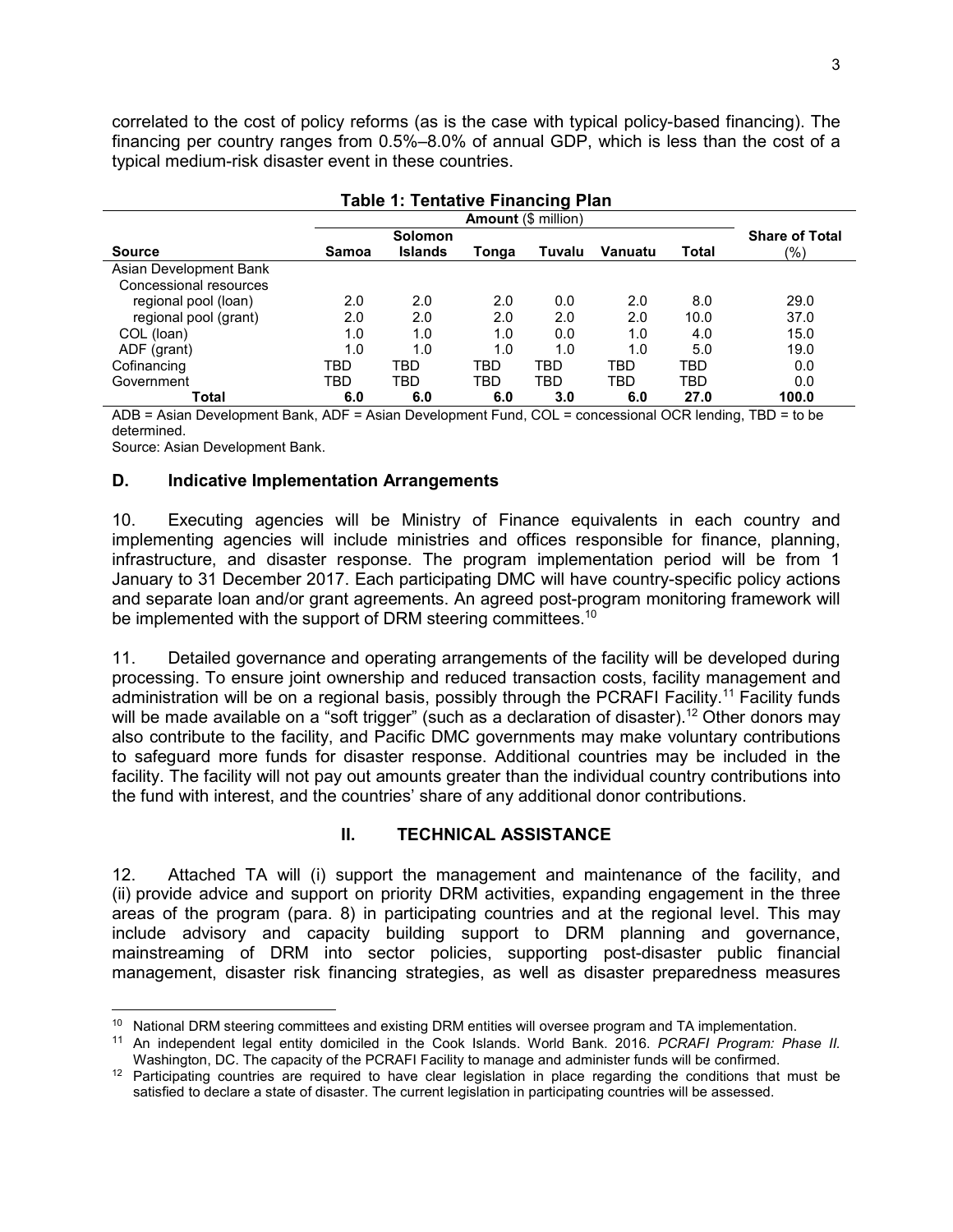(such as precontracting of disaster response services and addressing public training needs). The TA is estimated to cost \$2.0 million, which will be financed on a grant basis by ADB's Technical Assistance Special Fund (TASF-6). The implementation arrangements for the TA will be confirmed during the preparatory phase.

## **III. DUE DILIGENCE REQUIRED**

13. The policy conditions and technical support will be identified based on a DRM gap analysis in each country. Due diligence will include sector assessments, public financial management and macroeconomic assessments, and summary poverty reduction and social strategies. <sup>13</sup> The program is proposed as *category C* for the environment, involuntary resettlement, and indigenous people. A matrix of potential safeguard impacts and appropriate mitigation measures will be prepared. The program is proposed as *effective gender mainstreaming* with specific gender targets to be included in the policy matrix. No physical or economic displacement is anticipated; this will be further confirmed following identification of country-specific policy actions during fact-finding missions.

## **IV. PROCESSING PLAN**

## **A. Risk Categorization**

14. The program is categorized *complex*. As this is the first time policy-based loans will be used to provide deferred access to finance through a regional facility, more rigorous review is requested. Risks to program implementation are related to possible external shocks on the economies, as well as capacity constraints of the government agencies. These risks will be managed partially through TA support for the capacity building of government counterparts.

## **B. Resource Requirements**

15. Due diligence will be supported by TA.<sup>14</sup> About 7 person-months of ADB climate change specialist, principal disaster risk management specialist, young professional, and national staff inputs are required to complete program processing.

## **C. Processing Schedule**

| <b>Table 2: Proposed Processing Schedule</b> |                                 |  |  |  |  |
|----------------------------------------------|---------------------------------|--|--|--|--|
| <b>Milestones</b>                            | <b>Expected Completion Date</b> |  |  |  |  |
| Fact-finding missions                        | June-July 2017                  |  |  |  |  |
| Management review meeting                    | August 2017                     |  |  |  |  |
| Loan negotiations                            | September 2017                  |  |  |  |  |
| Board consideration                          | November 2017                   |  |  |  |  |
| Source: ADB.                                 |                                 |  |  |  |  |

## **V. KEY ISSUES**

16. During preparatory work, government commitment and cofinancing opportunities will be confirmed. Identifying a well-governed, sustainable facility administrative arrangement is critical.

 $\overline{a}$ <sup>13</sup> Due diligence will benefit from support from other ADB departments such as the Office of the General Counsel, Strategy and Policy Department, and Sustainable Development and Climate Change Department.

<sup>14</sup> Consultant support will be provided through ADB. 2015. *Technical Assistance for Strengthening Climate and Disaster Resilience of Investments in the Pacific*. Manila.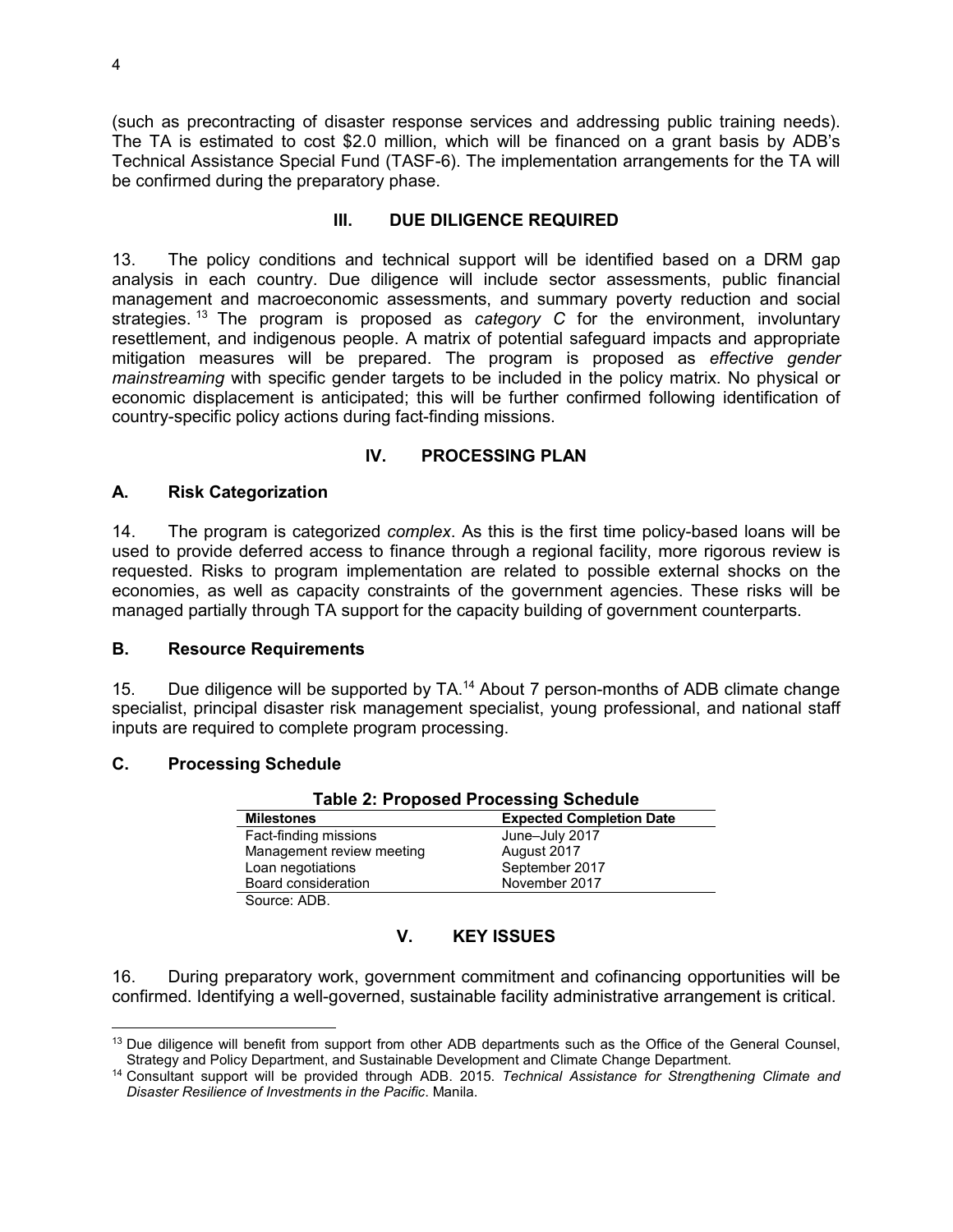## **DESIGN AND MONITORING FRAMEWORK**

#### **Impact the Program is Aligned with**

Resilience to climate change and disasters, as well as disaster preparedness, response, and recovery strengthened (Goals 1 and 3, Framework for Resilient Development in the Pacific)<sup>a</sup>

| <b>Results Chain</b>                                                     | <b>Performance Indicators</b><br>with Targets and Baselines                                                                                                                                                                     | <b>Data Sources and</b><br><b>Reporting</b>                                                                                  | <b>Risks</b>                                                                                                                        |
|--------------------------------------------------------------------------|---------------------------------------------------------------------------------------------------------------------------------------------------------------------------------------------------------------------------------|------------------------------------------------------------------------------------------------------------------------------|-------------------------------------------------------------------------------------------------------------------------------------|
| <b>Outcome</b>                                                           | By 2022:                                                                                                                                                                                                                        |                                                                                                                              |                                                                                                                                     |
| Disaster risk<br>management<br>strengthened in<br>participating DMCs     | Pre-disaster contingent<br>savings increased to at<br>least 0.5% of gross<br>domestic product                                                                                                                                   | PDNA reports                                                                                                                 | <b>External shocks</b><br>(disasters, economic<br>downturn) damage the<br>economy.                                                  |
|                                                                          | (2016 baseline: to be<br>confirmed)                                                                                                                                                                                             |                                                                                                                              |                                                                                                                                     |
| <b>Outputs</b>                                                           | By 2018:                                                                                                                                                                                                                        |                                                                                                                              |                                                                                                                                     |
| 1. Pacific Disaster<br><b>Contingent Savings</b><br>Facility established | 1a. A disaster contingent<br>savings facility valued at<br>\$27 million established<br>(2016 baseline: not<br>applicable)                                                                                                       | 1a. Ministries of finance;<br><b>PCRAFI Facility reports</b><br>or other reports as<br>relevant; project<br>progress reports | Reduced political<br>commitment to DRM in<br>participating DMCs<br>Macroeconomic                                                    |
|                                                                          |                                                                                                                                                                                                                                 | 2a. Legislative and<br>regulatory frameworks;                                                                                | instability reduces<br>budget to implement                                                                                          |
| 2. Enabling<br>framework for DRM<br>strengthened                         | By 2018:<br>2a. At least one policy<br>reform in DRM in each<br>participating country, with<br>gender elements<br>integrated in key reform<br>areas in at least three of<br>the supported countries<br>(2016 baseline: not      | project progress reports.                                                                                                    | the reforms.<br>Staff constraints or<br>shifting priorities delay<br>strategic planning<br>and/or implementation<br>of DRM actions. |
|                                                                          | applicable)                                                                                                                                                                                                                     |                                                                                                                              |                                                                                                                                     |
|                                                                          | By 2018:<br>2b. DRM considerations<br>incorporated into at least<br>one national and local<br>planning system in each<br>participating country, with<br>gender consideration in at<br>least three of the<br>supported countries | 2b. National<br>development plans;<br>DRM action plan; PDNA<br>reports; project progress<br>reports                          |                                                                                                                                     |
|                                                                          | (2016 baseline: not<br>applicable)                                                                                                                                                                                              |                                                                                                                              |                                                                                                                                     |
|                                                                          | By 2022 (under TA):                                                                                                                                                                                                             |                                                                                                                              |                                                                                                                                     |
|                                                                          | 2c. At least four planning<br>tools or knowledge<br>products on incorporating                                                                                                                                                   | 2c. Knowledge products<br>on DRM; project                                                                                    |                                                                                                                                     |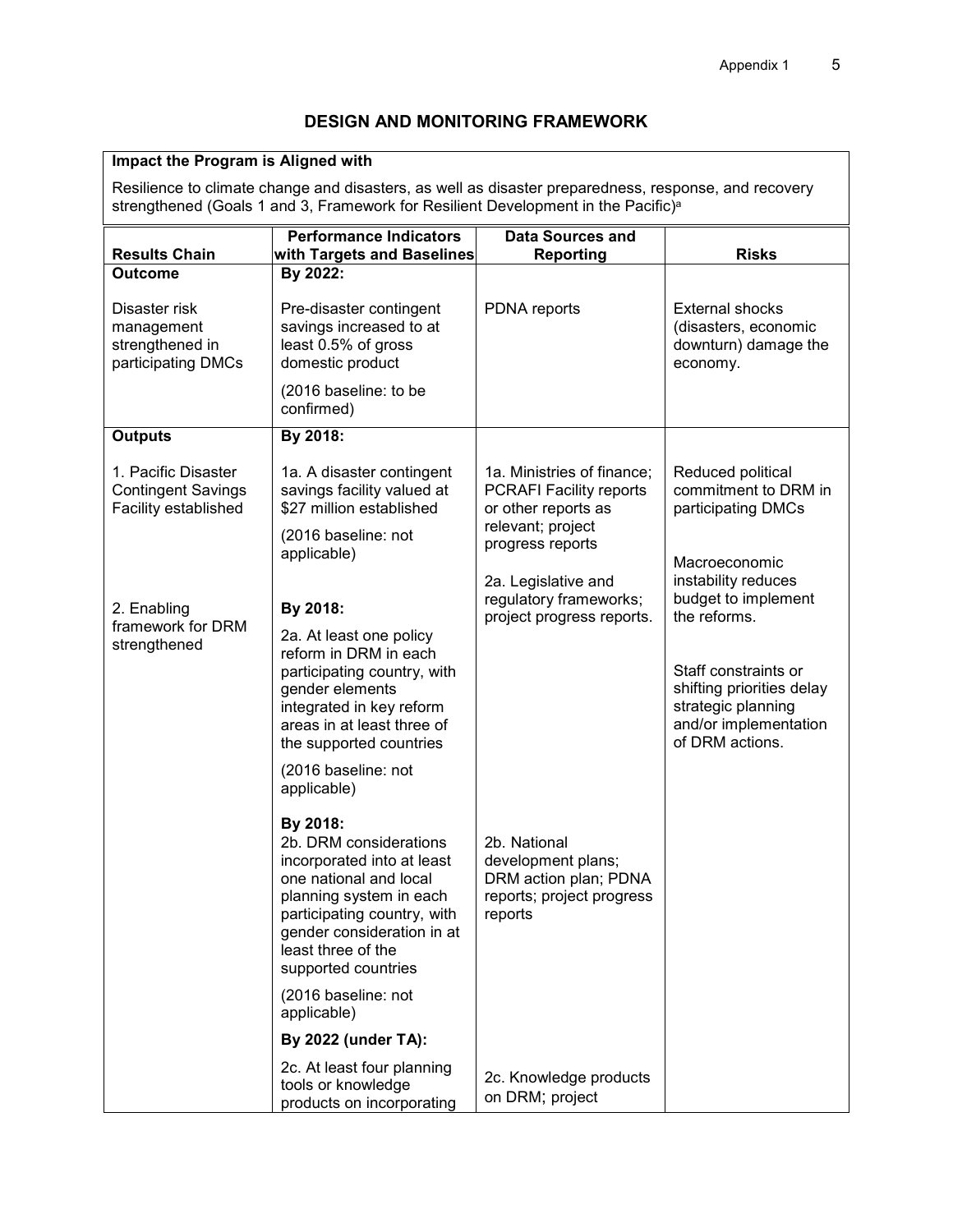|                                                         | <b>Performance Indicators</b>                                                                                                                                                                                                                                                                                                                          | <b>Data Sources and</b>         |              |  |  |  |
|---------------------------------------------------------|--------------------------------------------------------------------------------------------------------------------------------------------------------------------------------------------------------------------------------------------------------------------------------------------------------------------------------------------------------|---------------------------------|--------------|--|--|--|
| <b>Results Chain</b>                                    | with Targets and Baselines                                                                                                                                                                                                                                                                                                                             | Reporting                       | <b>Risks</b> |  |  |  |
|                                                         | DRM into policies and<br>plans generated and<br>disseminated with sex-<br>disaggregated data<br>(2016 baseline: not                                                                                                                                                                                                                                    | progress reports                |              |  |  |  |
|                                                         | applicable)                                                                                                                                                                                                                                                                                                                                            |                                 |              |  |  |  |
|                                                         | By 2022 (under TA):                                                                                                                                                                                                                                                                                                                                    |                                 |              |  |  |  |
|                                                         | 2d. At least 20 staff<br>members from government<br>agencies in the<br>participating countries<br>reporting improved<br>knowledge in key areas of<br>DRM accountabilities,<br>including post-disaster<br>public financial<br>management, disaster risk<br>financing strategies, as<br>well as disaster<br>preparedness measures<br>(2016 baseline: not | 2d. Project progress<br>reports |              |  |  |  |
|                                                         | applicable)                                                                                                                                                                                                                                                                                                                                            |                                 |              |  |  |  |
|                                                         | <b>Key Activities with Milestones</b>                                                                                                                                                                                                                                                                                                                  |                                 |              |  |  |  |
| Not applicable.                                         |                                                                                                                                                                                                                                                                                                                                                        |                                 |              |  |  |  |
| <b>Inputs</b>                                           |                                                                                                                                                                                                                                                                                                                                                        |                                 |              |  |  |  |
| ADB: \$12 million (loan), \$15 million (grant)          |                                                                                                                                                                                                                                                                                                                                                        |                                 |              |  |  |  |
| Technical Assistance Special Fund: \$2 million (TASF-6) |                                                                                                                                                                                                                                                                                                                                                        |                                 |              |  |  |  |
| Government: to be confirmed.                            |                                                                                                                                                                                                                                                                                                                                                        |                                 |              |  |  |  |
|                                                         | <b>Assumptions for Partner Financing</b>                                                                                                                                                                                                                                                                                                               |                                 |              |  |  |  |
| Not Applicable                                          |                                                                                                                                                                                                                                                                                                                                                        |                                 |              |  |  |  |

ADB = Asian Development Bank, DMC = developing member country, DRM = disaster risk management, PCRAFI = Pacific Catastrophe Risk Assessment and Financing Initiative, PDNA = post-disaster needs assessment, TA = technical assistance.

<sup>a</sup> Pacific Community. 2016. *Framework for Resilient Development in the Pacific, 2017–2030.* Suva. Source: Asian Development Bank.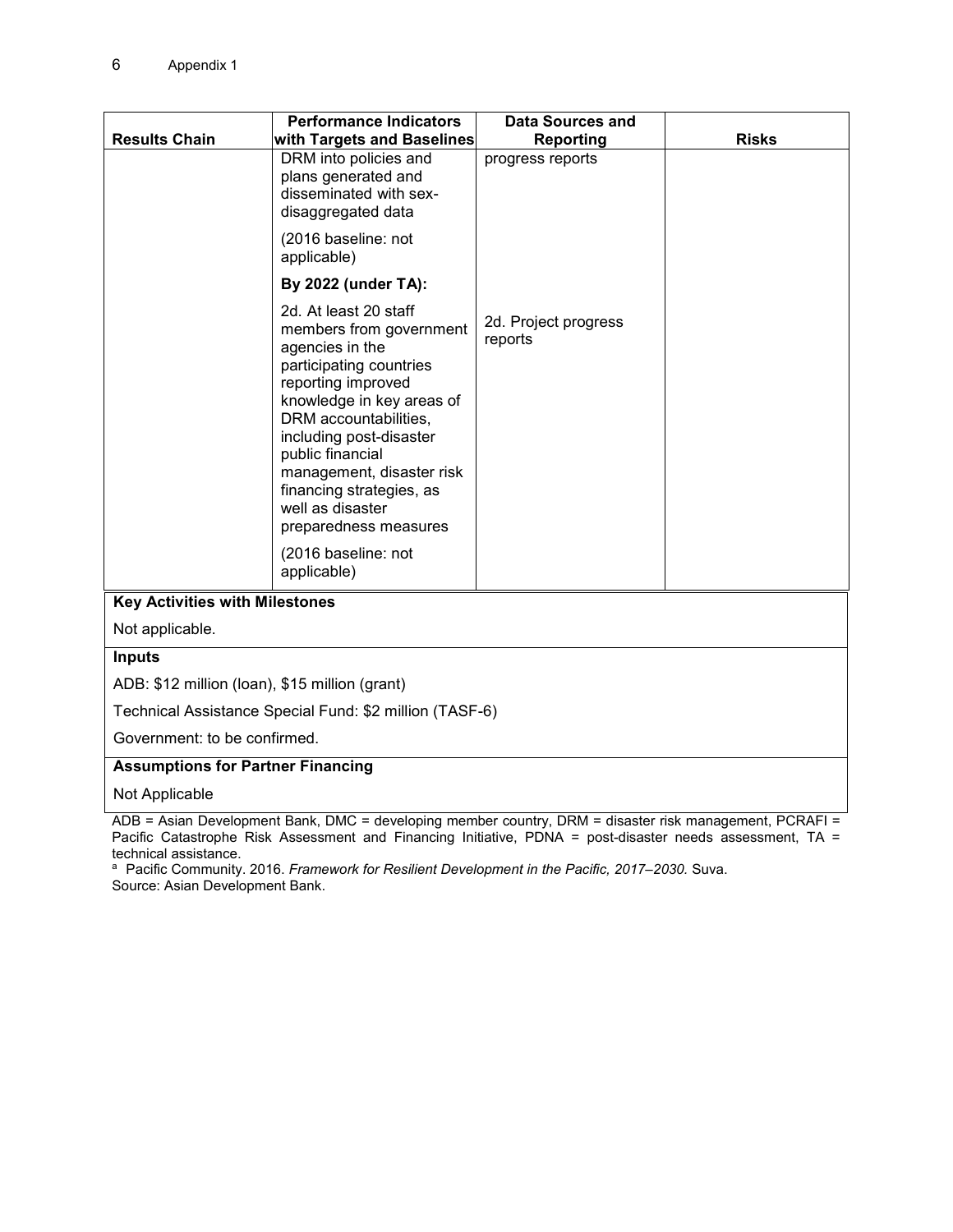#### **PROBLEM TREE**

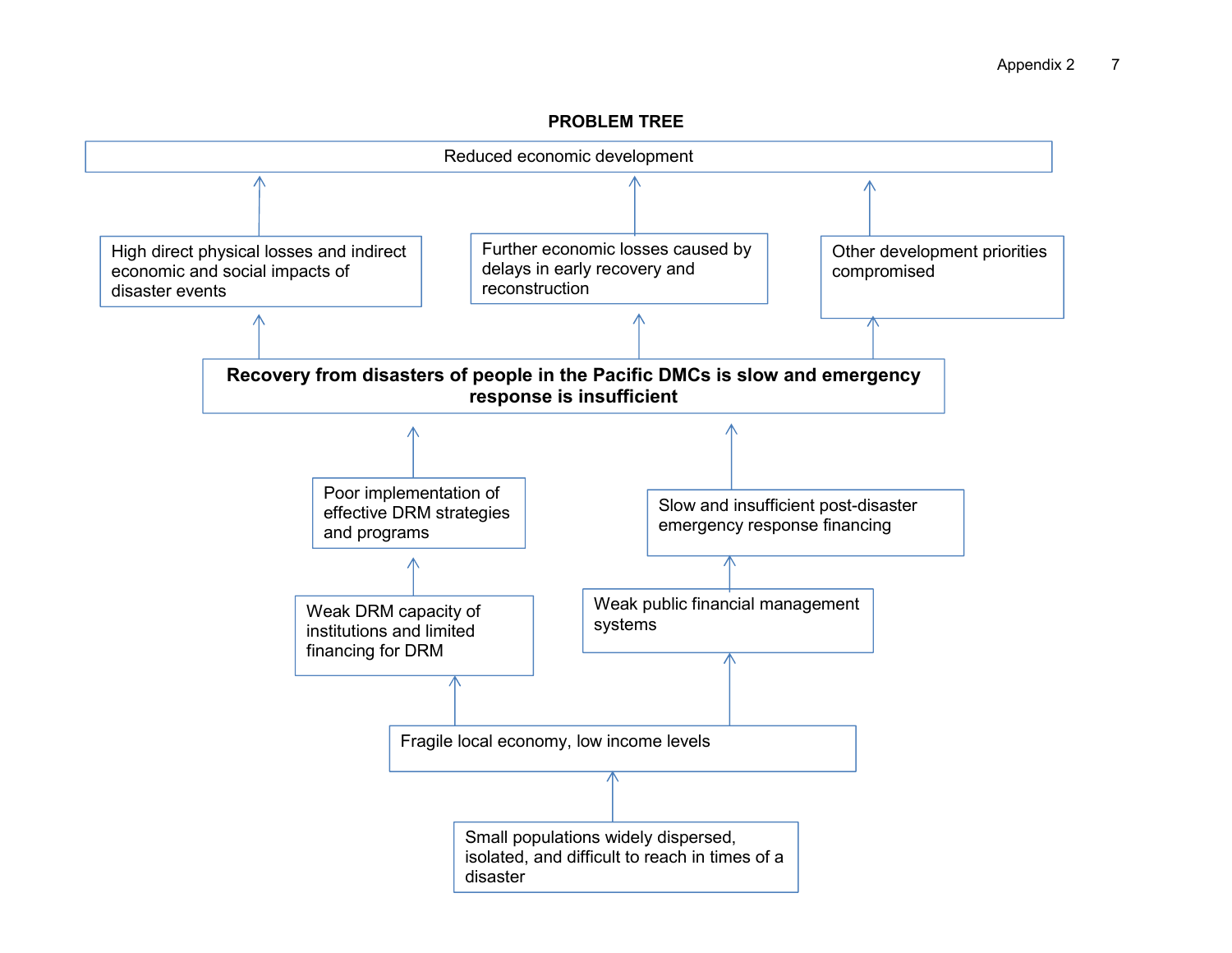## **INITIAL POVERTY AND SOCIAL ANALYSIS**

| Country:                       | Regional     | Project Title:           | Pacific Disaster Resilience Program |
|--------------------------------|--------------|--------------------------|-------------------------------------|
| Lending/Financing<br>Modality: | Policy-Based | Department/<br>Division: | <b>PARD/PAUS</b>                    |

#### **I. POVERTY IMPACT AND SOCIAL DIMENSIONS**

#### **A. Links to the National Poverty Reduction Strategy and Country Partnership Strategy**

The Pacific Disaster Resilience Program supports the core objectives of the Framework for Resilient Development in the Pacific (FRDP) 2017–2030,<sup>a</sup> which (i) recognizes that climate change and disaster risks increase the vulnerability of Pacific Island people, undermining the sustainable development of the Pacific region, and (ii) provides high-level strategic guidance to different stakeholder groups on how to enhance resilience to climate change and disasters, in ways that contribute to sustainable development. The program supports goal 1 (strengthened integrated adaptation and risk reduction to enhance resilience to climate change and disasters) and goal 3 (strengthened disaster preparedness, response, and recovery). The program is also consistent with the objectives of the Asian Development Bank (ADB) Pacific Approach, 2016−2020,<sup>b</sup> which serves as the operational framework of ADB for the Pacific region and the overall country partnership strategy for the 11 smaller Pacific island countries, including Samoa, Solomon Islands, Tonga, Tuvalu, and Vanuatu. The Pacific Approach emphasizes the importance of expanding ADB work in climate change and disaster risk management (DRM) to mobilize more financing for the Pacific region and to introduce innovative solutions to strengthen disaster preparedness, address vulnerability, and build resilience.

#### **B. Poverty Targeting**

General Intervention Individual or Household (TI-H) Geographic (TI-G) Non-Income MDGs (TI-M1, M2, etc.)

The program will support the Pacific DMCs' efforts to manage and reduce disaster risk through a variety of DRM measures. Rapid access to resources provided through the Pacific Disaster Contingent Savings Facility in the event of a disaster will enable the governments to mitigate the potential negative socioeconomic impacts of physical damage by rapidly channeling resources to affected households and areas of greatest geographical and sector need.

#### **C. Poverty and Social Analysis**

1. Key issues and potential beneficiaries. Many Pacific countries exhibit some of the highest human development indicators relative to their per capita incomes globally. In the region, extreme poverty is rare, and average life expectancies and literacy levels are relatively high.<sup>b</sup> However, hardship is widespread across the region, especially for disadvantaged groups and populations in rural areas, fast-growing urban settlements, and outer islands. Income inequalities persist, and high levels of urbanization and migration as well as increasing monetization of economies are placing significant pressure on traditional social structures.<sup>c</sup> Despite the middle-income status of most Pacific DMCs, per capita income is on average significantly lower than that of other small states, and is below the average for middle-income countries. Their smallness, remoteness, geographic dispersion, being among the world's highest exposures to climate change and natural disasters, and narrow economic base magnifies the effects of economic shocks. Gross domestic product growth has been low and extremely volatile, with countries highly exposed to economic and climatic shocks.

2. Impact channels and expected systemic changes. The program is expected to contribute to improved resilience of vulnerable households by enabling continued access to disaster-proofed public infrastructure; providing resources for immediate needs of affected communities in the aftermath of disasters; and continuing to implement the governments' DRM programs including at the community level. Implementation of the program is expected to strengthen social protection systems, ensuring communities and vulnerable households are able to reach safety in the event of a disaster, have access to sufficient relief supplies to meet their immediate needs, and receive support to rebuild their lives.

3. Focus of (and resources allocated in) the PPTA or due diligence. During program design, the participating countries' progress in implementing their government's DRM plans and continued effectiveness of the government's macroeconomic strategies will be assessed.

4. Specific analysis for policy-based lending. The specific policy-based support and activities in each country will be confirmed following DRM gap analysis during fact-finding missions. Indicative focus will be on strengthening governance, legislative and regulatory framework, and investment planning and processes, including institutional capacity building and monitoring and evaluation system related to country DRM. The particular needs of the poor and vulnerable as the most affected groups during disasters will be taken into account in the policy-related interventions and activities.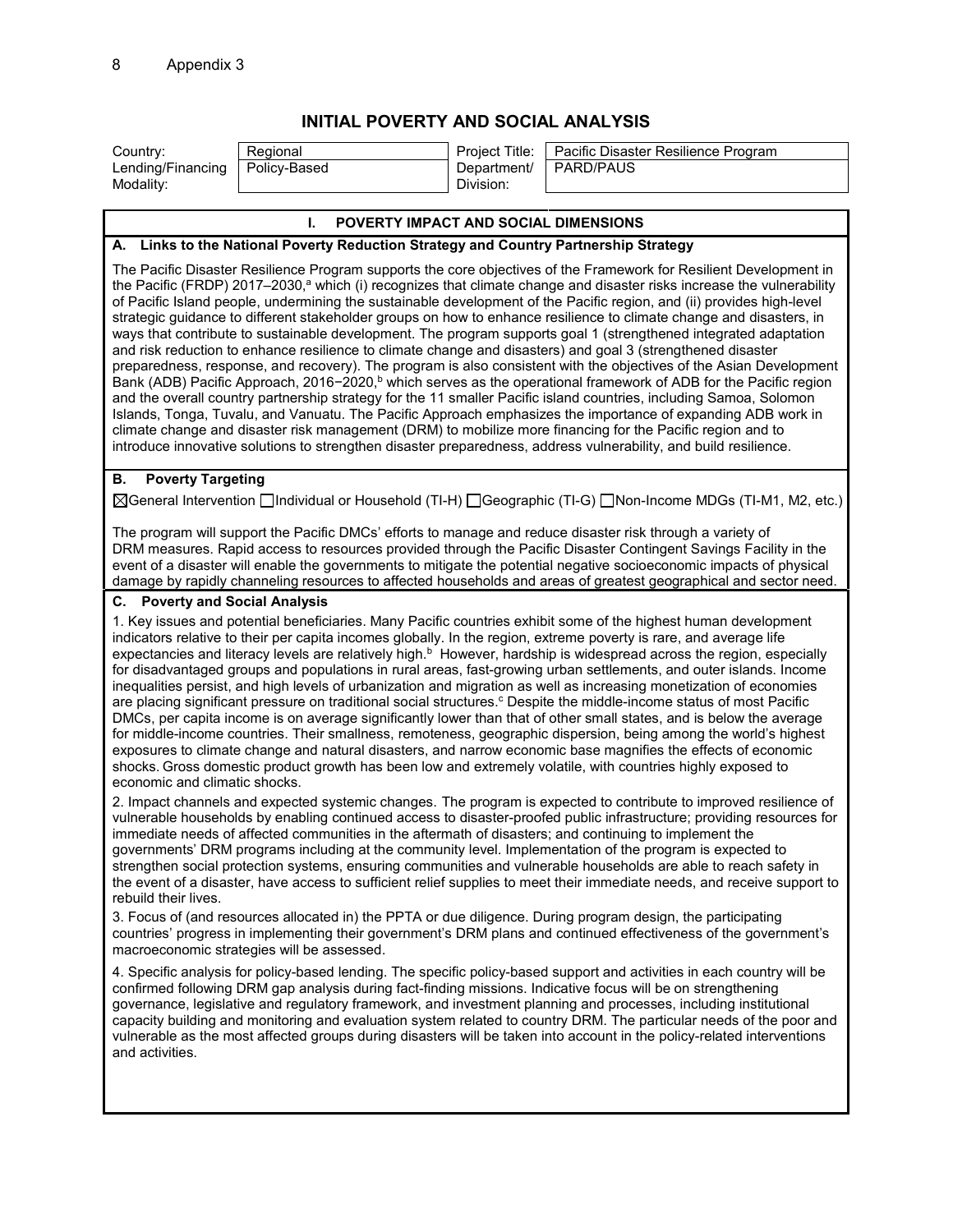#### **II. GENDER AND DEVELOPMENT**

1. What are the key gender issues in the sector/subsector that are likely to be relevant to this project or program? Women, particularly in rural areas, are increasingly experiencing poverty and its effects. Women also experience disparate impacts in situations of disaster and emergency, and face different challenges in responding to disasters and coping with the impacts of climate change. The program recognizes the critical role of integrating gender considerations and advocates equitable participation of men and women in planning and implementing resiliencebuilding activities. The disaster management laws in Pacific countries are mostly lacking recognition of genderdifferential impacts of disaster risks and call for women's participation in planning and implementing DRM activities. Solomon Islands and Vanuatu, however, mainstreamed gender relatively well in disaster risk reduction and climate change, although none of them are comprehensive enough to cover early warning or the gender implications of loss and damage, which are critical to address. UN Women Pacific report assessed that gender and disaster management in the Pacific does not include a rights-based approach but is mostly limited to needs-based approach, which tends toward blanket representations of women and girls as vulnerable victims rather than equal rights holders who are being denied proper and equal access to positions of power and authority. The program presents an opportunity to better understand the gender dimensions of DRM in the Pacific DMCs through the conduct of analytical work supported through technical assistance.

2. Does the proposed project or program have the potential to make a contribution to the promotion of gender equity and/or empowerment of women by providing women's access to and use of opportunities, services, resources, assets, and participation in decision making?

 $\boxtimes$  Yes  $\Box$  No

3. Could the proposed project have an adverse impact on women and/or girls or widen gender inequality?  $\Box$  Yes  $\boxtimes$  No

4. Indicate the intended gender mainstreaming category:

 $\Box$  GEN (gender equity)  $\Box$  EGM (effective gender mainstreaming)

 $\Box$  SGE (some gender elements)  $\Box$  NGE (no gender elements)

#### **III. PARTICIPATION AND EMPOWERMENT**

| 1. Who are the main stakeholders of the project, including beneficiaries and negatively affected people? Identify how               |  |  |  |  |
|-------------------------------------------------------------------------------------------------------------------------------------|--|--|--|--|
| they will participate in the project.                                                                                               |  |  |  |  |
| National and subnational governments and administrations, the private sector, civil society organizations,                          |  |  |  |  |
| communities, and regional organizations and development partners all have unique and key roles to play in                           |  |  |  |  |
| addressing the challenges of climate change and disasters. Given the broad-based nature of the program in                           |  |  |  |  |
| supporting DRM programs in the participating countries, all these different groups have a stake in the program.                     |  |  |  |  |
| 2. How can the project contribute (in a systemic way) to engaging and empowering stakeholders and beneficiaries,                    |  |  |  |  |
| particularly, the poor, vulnerable and excluded groups? What issues in the project design require participation of the              |  |  |  |  |
| poor and excluded?                                                                                                                  |  |  |  |  |
| The program will seek to ensure all stakeholders, are included in discussions and plans relating to DRM. Through                    |  |  |  |  |
| consultations with nongovernment organizations, potentially excluded and vulnerable groups will be identified to                    |  |  |  |  |
| enable their effective participation in DRM plans and activities.                                                                   |  |  |  |  |
| 3. What are the key, active, and relevant civil society organizations in the project area? What is the level of civil               |  |  |  |  |
| society organization participation in the project design?                                                                           |  |  |  |  |
| $\boxtimes$ Information generation and sharing (M) $\boxtimes$ Consultation (M) $\boxtimes$ Collaboration (L)<br>$\Box$ Partnership |  |  |  |  |
| 4. Are there issues during project design for which participation of the poor and excluded is important? What are they              |  |  |  |  |
| and how shall they be addressed? $\Box$ Yes<br>$\bowtie$<br>No                                                                      |  |  |  |  |
| <b>SOCIAL SAFEGUARDS</b><br>IV.                                                                                                     |  |  |  |  |
| A. Involuntary Resettlement Category $\Box A$ $\Box B$ $\boxtimes$ C $\Box$ FI                                                      |  |  |  |  |
| 1. Does the project have the potential to involve involuntary land acquisition resulting in physical and economic                   |  |  |  |  |
| displacement? $\Box$ Yes<br>$\boxtimes$ No                                                                                          |  |  |  |  |
| 2. What action plan is required to address involuntary resettlement as part of the PPTA or due diligence process?                   |  |  |  |  |
|                                                                                                                                     |  |  |  |  |
| $\Box$ Resettlement plan<br>Resettlement framework<br>$\Box$ Social impact matrix                                                   |  |  |  |  |
| Environmental and social management system arrangement<br>$\boxtimes$ None                                                          |  |  |  |  |